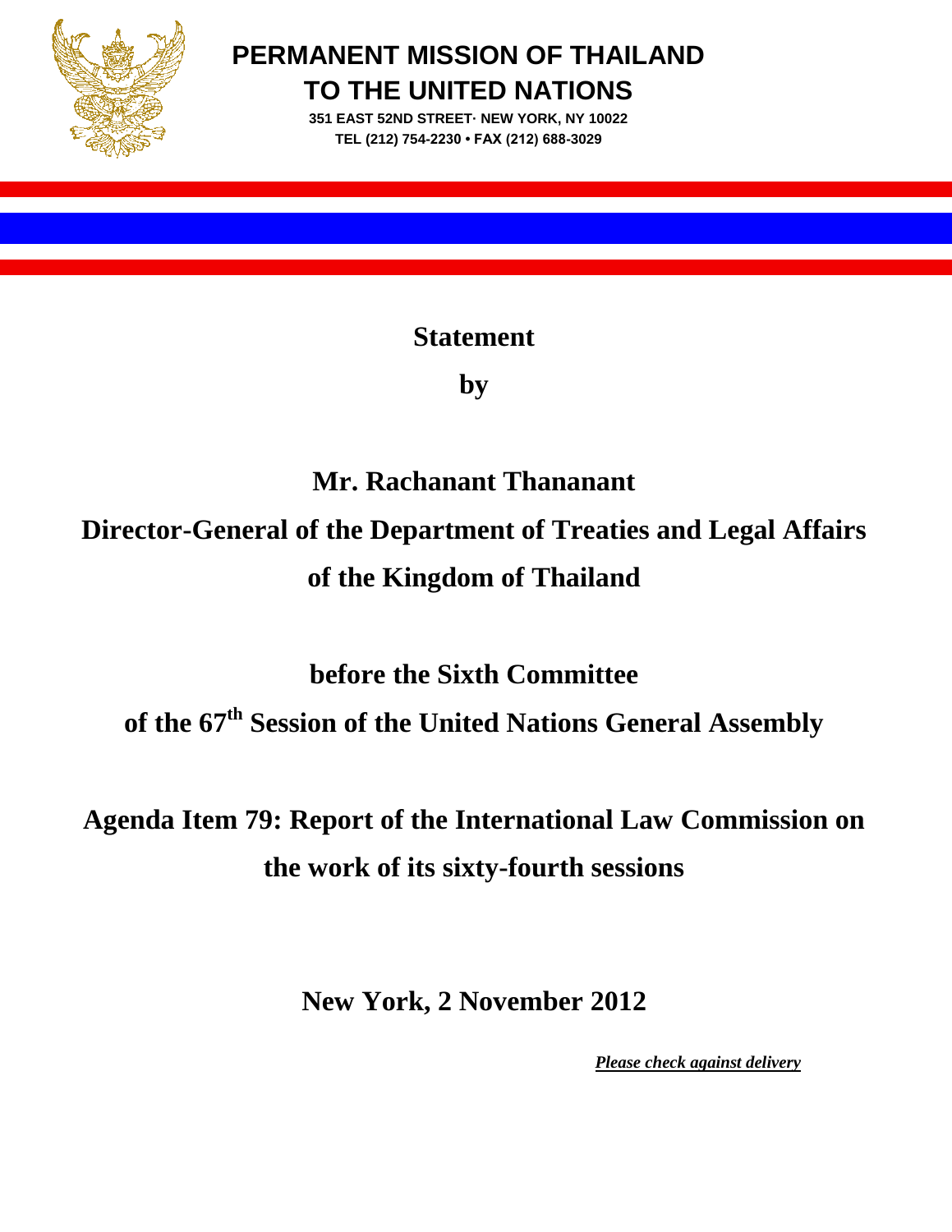Mr. Chairman,

My delegation wishes to congratulate the International Law Commission on the success of the sixty-fourth session. Thailand highly appreciates the contribution made by the International Law Commission to the codification and progressive development of international law.

Today, the Thai delegation wishes to make statements on Chapter IV (Expulsion of aliens) and Chapter V (Protection of persons in the event of disasters).

Regarding the topic "Expulsion of aliens", my delegation sincerely appreciates the untiring effort of Mr. Maurice Kamto, Special Rapporteur. In this respect my delegation wishes to share the following comments:

First, my delegation expresses the gratitude to the members of the ILC who have tried to take into account various views of Members States, especially exclusion of aliens whose status is regulated by special norms; and expulsion in relation with other specific regimes namely immigration procedure and extradition. In this regard, Thailand wishes to put on record that Thailand is not party to any of the conventions or protocols on refugees. Therefore, we would like to reserve our position on the draft Article 6 entitled "Prohibition of the Expulsion of Refugees". Moreover, as a country which is a host for more than 140,000 displaced persons and 3 million legal and illegal migrants, we continue to face practical challenges. Notwithstanding this, Thailand has been working closely with the UN and many other humanitarian organizations in providing basic human rights protections to those people based on humanitarian considerations.

Secondly, looking at the outcome document presented to us in the form of a set of draft articles, some part of these draft articles are the codification of international law while others reflect the effort of the Commission to go beyond the existing norms and embark on progressive development. Looking from this perspective, my delegation believes that the draft Articles should take into account a better balance between rights of aliens in a third State and the sovereign rights of that State. My delegation, therefore, reiterates our preference to adopt the draft articles as only guidelines in this matter.

### Mr. Chairman,

My delegation would now like to turn to the topic "Protection of persons in the event of disasters". My delegation would like to commend the International Law Commission, especially Special Rapporteur Valencia-Ospina, for their valuable efforts in deepening understanding on the basic role of "cooperation" in the provision of relief and in clarifying States' duties in both the cases of affected and assisting States. This work is timely and is of practical importance to the international community, at a time when natural disasters continue to affect States around the world.

#### Mr. Chairman,

In recent years, Thailand has been both an affected and an assisting State. Throughout this experience, we have been conscious of our duty to take good care of persons within our jurisdiction. At the same time, in our capacity as an assisting State, we have extended our hands to those in need during disasters beyond Thailand's border.